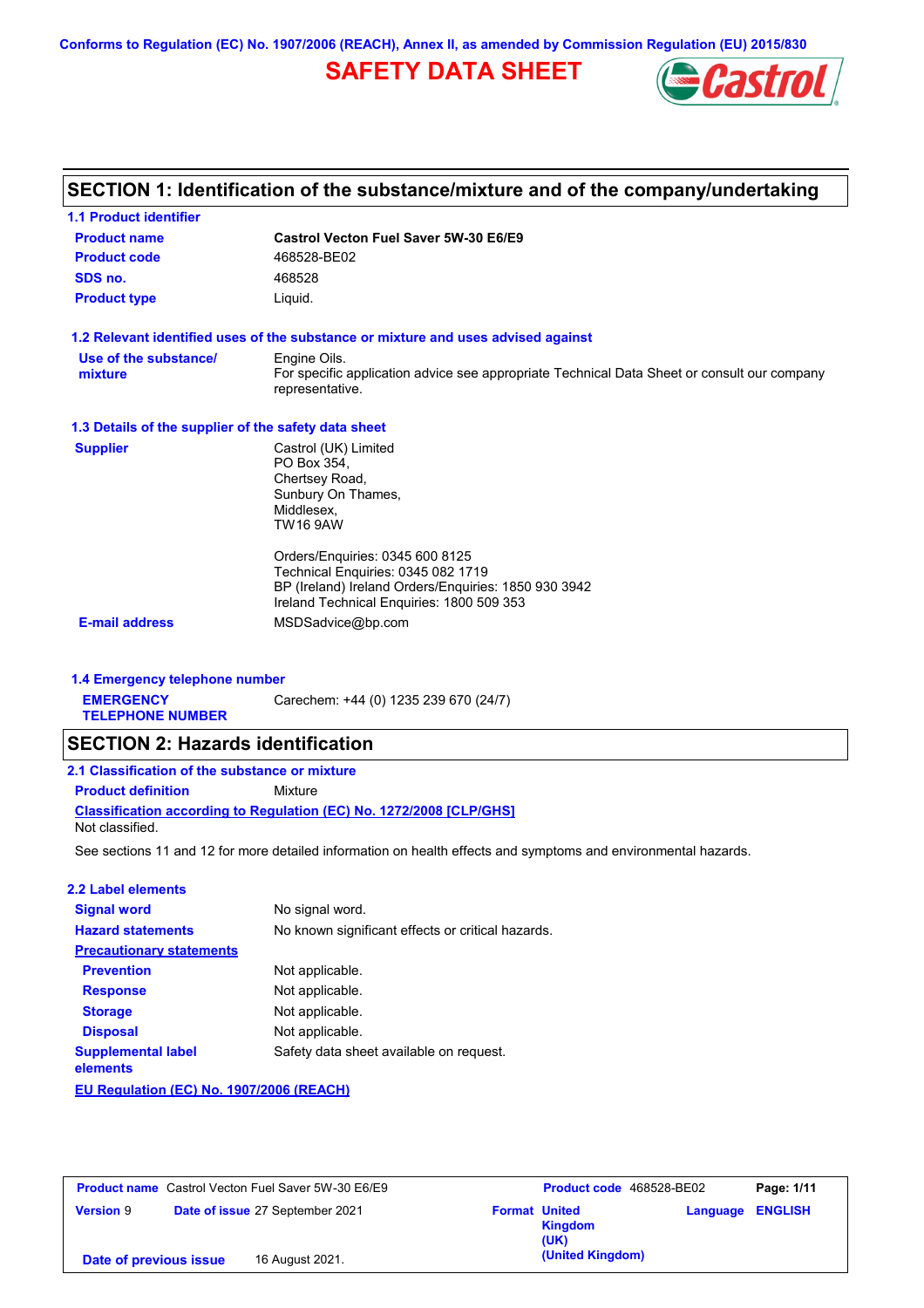### **SECTION 2: Hazards identification**

| <b>Annex XVII - Restrictions</b><br>on the manufacture,<br>placing on the market<br>and use of certain<br>dangerous substances,<br>mixtures and articles | Not applicable.                                                                                                                                                                                                                 |
|----------------------------------------------------------------------------------------------------------------------------------------------------------|---------------------------------------------------------------------------------------------------------------------------------------------------------------------------------------------------------------------------------|
| <b>Special packaging requirements</b>                                                                                                                    |                                                                                                                                                                                                                                 |
| <b>Containers to be fitted</b><br>with child-resistant<br>fastenings                                                                                     | Not applicable.                                                                                                                                                                                                                 |
| <b>Tactile warning of danger</b>                                                                                                                         | Not applicable.                                                                                                                                                                                                                 |
| 2.3 Other hazards                                                                                                                                        |                                                                                                                                                                                                                                 |
| <b>Results of PBT and vPvB</b><br>assessment                                                                                                             | Product does not meet the criteria for PBT or vPvB according to Regulation (EC) No. 1907/2006,<br>Annex XIII.                                                                                                                   |
| <b>Product meets the criteria</b><br>for PBT or vPvB according<br>to Regulation (EC) No.<br><b>1907/2006, Annex XIII</b>                                 | This mixture does not contain any substances that are assessed to be a PBT or a vPvB.                                                                                                                                           |
| Other hazards which do<br>not result in classification                                                                                                   | Defatting to the skin.<br><b>USED ENGINE OILS</b><br>Used engine oil may contain hazardous components which have the potential to cause skin<br>cancer.<br>See Toxicological Information, section 11 of this Safety Data Sheet. |

### **SECTION 3: Composition/information on ingredients**

Mixture **3.2 Mixtures Product definition**

Highly refined base oil (IP 346 DMSO extract < 3%). Synthetic base stock. Proprietary performance additives.

| <b>Product/ingredient</b><br>name                             | <b>Identifiers</b>                                                                                         | $\frac{9}{6}$ | <b>Regulation (EC) No.</b><br>1272/2008 [CLP] | <b>Type</b> |
|---------------------------------------------------------------|------------------------------------------------------------------------------------------------------------|---------------|-----------------------------------------------|-------------|
| Distillates (petroleum), hydrotreated<br>heavy paraffinic     | REACH #: 01-2119484627-25 $\geq$ 25 - $\leq$ 50<br>EC: 265-157-1<br>CAS: 64742-54-7<br>Index: 649-467-00-8 |               | Asp. Tox. 1, H304                             | $[1]$       |
| Distillates (petroleum), solvent-<br>dewaxed heavy paraffinic | REACH #: 01-2119471299-27 ≤3<br>EC: 265-169-7<br>CAS: 64742-65-0<br>Index: 649-474-00-6                    |               | Asp. Tox. 1, H304                             | $[1]$       |
| Distillates (petroleum), hydrotreated<br>light paraffinic     | REACH #: 01-2119487077-29<br>EC: 265-158-7<br>CAS: 64742-55-8<br>Index: 649-468-00-3                       | - ≤3          | Asp. Tox. 1, H304                             | $[1]$       |
| Distillates (petroleum), solvent-<br>dewaxed light paraffinic | REACH #: 01-2119480132-48 ≤3<br>EC: 265-159-2<br>CAS: 64742-56-9<br>Index: 649-469-00-9                    |               | Asp. Tox. 1, H304                             | $[1]$       |

**See Section 16 for the full text of the H statements declared above.**

**Type** 

[1] Substance classified with a health or environmental hazard

[2] Substance with a workplace exposure limit

[3] Substance meets the criteria for PBT according to Regulation (EC) No. 1907/2006, Annex XIII

[4] Substance meets the criteria for vPvB according to Regulation (EC) No. 1907/2006, Annex XIII

[5] Substance of equivalent concern

[6] Additional disclosure due to company policy

Occupational exposure limits, if available, are listed in Section 8.

| <b>Product name</b> Castrol Vecton Fuel Saver 5W-30 E6/E9 |                                 | <b>Product code</b> 468528-BE02 | Page: 2/11                              |                         |
|-----------------------------------------------------------|---------------------------------|---------------------------------|-----------------------------------------|-------------------------|
| <b>Version 9</b>                                          | Date of issue 27 September 2021 |                                 | <b>Format United</b><br>Kingdom<br>(UK) | <b>Language ENGLISH</b> |
| Date of previous issue                                    | 16 August 2021.                 |                                 | (United Kingdom)                        |                         |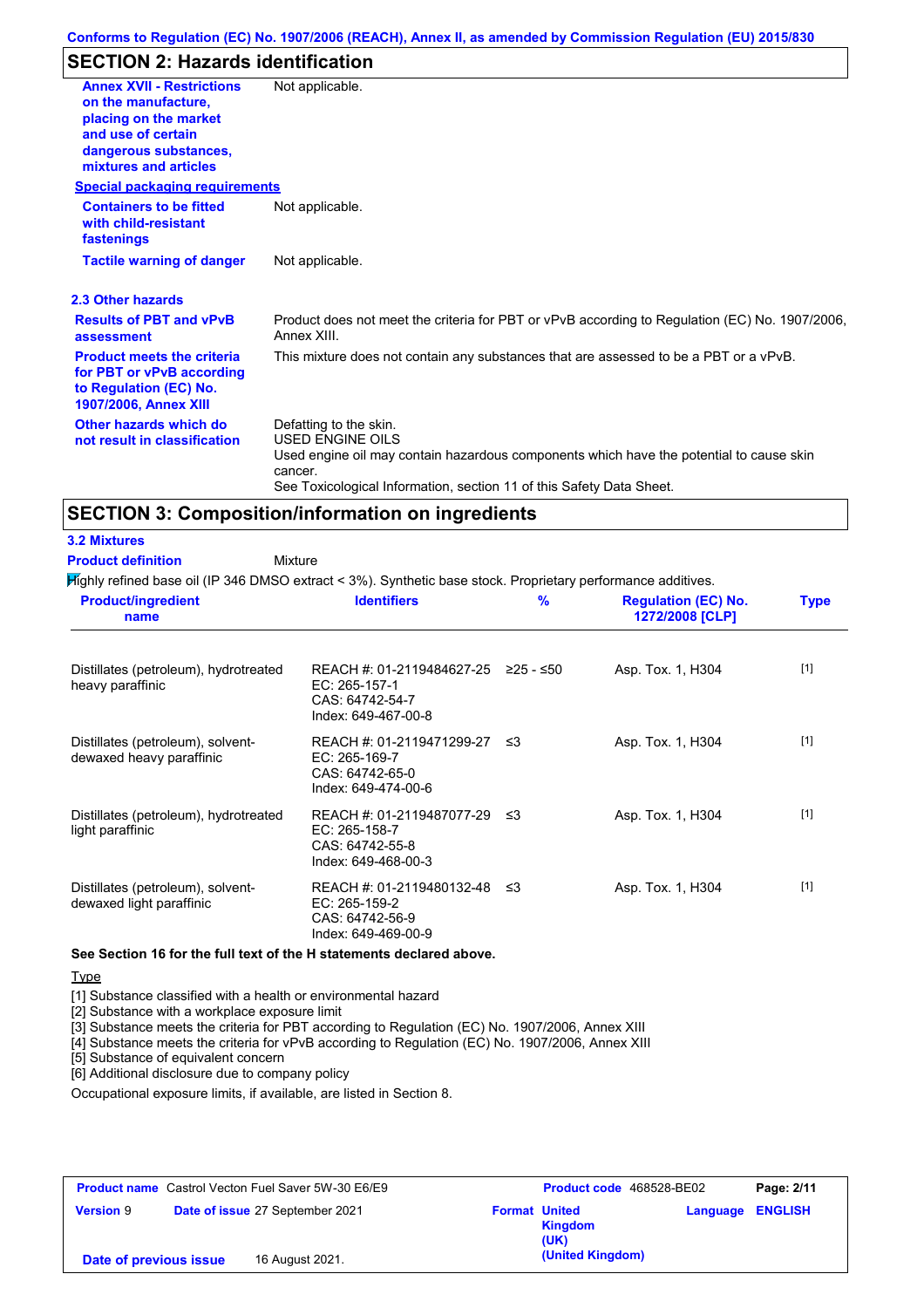### **SECTION 4: First aid measures**

| <b>4.1 Description of first aid measures</b> |                                                                                                                                                                                                                                         |
|----------------------------------------------|-----------------------------------------------------------------------------------------------------------------------------------------------------------------------------------------------------------------------------------------|
| <b>Eye contact</b>                           | In case of contact, immediately flush eyes with plenty of water for at least 15 minutes. Eyelids<br>should be held away from the eyeball to ensure thorough rinsing. Check for and remove any<br>contact lenses. Get medical attention. |
| <b>Skin contact</b>                          | Wash skin thoroughly with soap and water or use recognised skin cleanser. Remove<br>contaminated clothing and shoes. Wash clothing before reuse. Clean shoes thoroughly before<br>reuse. Get medical attention if irritation develops.  |
| <b>Inhalation</b>                            | If inhaled, remove to fresh air. Get medical attention if symptoms occur.                                                                                                                                                               |
| <b>Ingestion</b>                             | Do not induce vomiting unless directed to do so by medical personnel. Get medical attention if<br>symptoms occur.                                                                                                                       |
| <b>Protection of first-aiders</b>            | No action shall be taken involving any personal risk or without suitable training.                                                                                                                                                      |

### **4.2 Most important symptoms and effects, both acute and delayed**

See Section 11 for more detailed information on health effects and symptoms.

### **Potential acute health effects**

| <b>Inhalation</b>   | Vapour inhalation under ambient conditions is not normally a problem due to low vapour<br>pressure.               |
|---------------------|-------------------------------------------------------------------------------------------------------------------|
| <b>Ingestion</b>    | No known significant effects or critical hazards.                                                                 |
| <b>Skin contact</b> | Defatting to the skin. May cause skin dryness and irritation.                                                     |
| Eye contact         | No known significant effects or critical hazards.                                                                 |
|                     | Delayed and immediate effects as well as chronic effects from short and long-term exposure                        |
| <b>Inhalation</b>   | Overexposure to the inhalation of airborne droplets or aerosols may cause irritation of the<br>respiratory tract. |
| <b>Ingestion</b>    | Ingestion of large quantities may cause nausea and diarrhoea.                                                     |
| <b>Skin contact</b> | Prolonged or repeated contact can defat the skin and lead to irritation and/or dermatitis.                        |
| Eye contact         | Potential risk of transient stinging or redness if accidental eye contact occurs.                                 |

### **4.3 Indication of any immediate medical attention and special treatment needed**

**Notes to physician** Treatment should in general be symptomatic and directed to relieving any effects.

## **SECTION 5: Firefighting measures**

| 5.1 Extinguishing media                                                                                                                                                                                                                                                                                                                                                                                                       |                                                                                                                                                                                                |  |  |
|-------------------------------------------------------------------------------------------------------------------------------------------------------------------------------------------------------------------------------------------------------------------------------------------------------------------------------------------------------------------------------------------------------------------------------|------------------------------------------------------------------------------------------------------------------------------------------------------------------------------------------------|--|--|
| <b>Suitable extinguishing</b><br>media                                                                                                                                                                                                                                                                                                                                                                                        | In case of fire, use foam, dry chemical or carbon dioxide extinguisher or spray.                                                                                                               |  |  |
| <b>Unsuitable extinguishing</b><br>media                                                                                                                                                                                                                                                                                                                                                                                      | Do not use water jet. The use of a water jet may cause the fire to spread by splashing the<br>burning product.                                                                                 |  |  |
| 5.2 Special hazards arising from the substance or mixture                                                                                                                                                                                                                                                                                                                                                                     |                                                                                                                                                                                                |  |  |
| <b>Hazards from the</b><br>In a fire or if heated, a pressure increase will occur and the container may burst.<br>substance or mixture                                                                                                                                                                                                                                                                                        |                                                                                                                                                                                                |  |  |
| <b>Hazardous combustion</b><br>Combustion products may include the following:<br>carbon oxides (CO, CO <sub>2</sub> ) (carbon monoxide, carbon dioxide)<br>products                                                                                                                                                                                                                                                           |                                                                                                                                                                                                |  |  |
| 5.3 Advice for firefighters                                                                                                                                                                                                                                                                                                                                                                                                   |                                                                                                                                                                                                |  |  |
| <b>Special precautions for</b><br>fire-fighters                                                                                                                                                                                                                                                                                                                                                                               | No action shall be taken involving any personal risk or without suitable training. Promptly<br>isolate the scene by removing all persons from the vicinity of the incident if there is a fire. |  |  |
| <b>Special protective</b><br>Fire-fighters should wear appropriate protective equipment and self-contained breathing<br>apparatus (SCBA) with a full face-piece operated in positive pressure mode. Clothing for fire-<br>equipment for fire-fighters<br>fighters (including helmets, protective boots and gloves) conforming to European standard EN<br>469 will provide a basic level of protection for chemical incidents. |                                                                                                                                                                                                |  |  |

| <b>Product name</b> Castrol Vecton Fuel Saver 5W-30 E6/E9 |                                 | Product code 468528-BE02 |                        | Page: 3/11 |                |
|-----------------------------------------------------------|---------------------------------|--------------------------|------------------------|------------|----------------|
| <b>Version 9</b>                                          | Date of issue 27 September 2021 | <b>Format United</b>     | <b>Kingdom</b><br>(UK) | Language   | <b>ENGLISH</b> |
| Date of previous issue                                    | 16 August 2021.                 |                          | (United Kingdom)       |            |                |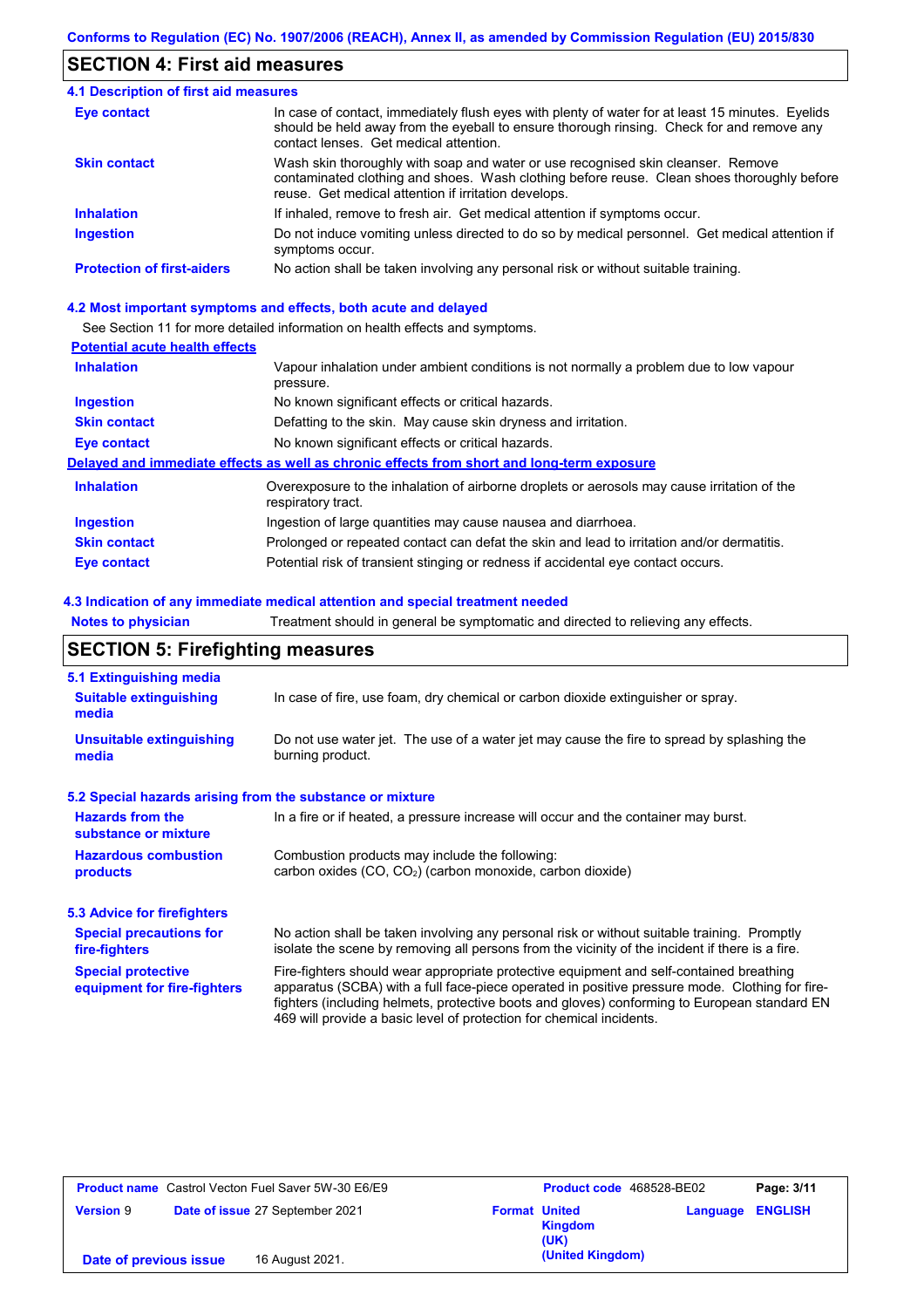# **SECTION 6: Accidental release measures**

|                                                          | 6.1 Personal precautions, protective equipment and emergency procedures                                                                                                                                                                                                                                                                                                                        |
|----------------------------------------------------------|------------------------------------------------------------------------------------------------------------------------------------------------------------------------------------------------------------------------------------------------------------------------------------------------------------------------------------------------------------------------------------------------|
| For non-emergency<br>personnel                           | No action shall be taken involving any personal risk or without suitable training. Evacuate<br>surrounding areas. Keep unnecessary and unprotected personnel from entering. Do not touch<br>or walk through spilt material. Floors may be slippery; use care to avoid falling. Put on<br>appropriate personal protective equipment.                                                            |
| For emergency responders                                 | If specialised clothing is required to deal with the spillage, take note of any information in<br>Section 8 on suitable and unsuitable materials. See also the information in "For non-<br>emergency personnel".                                                                                                                                                                               |
| <b>6.2 Environmental</b><br>precautions                  | Avoid dispersal of spilt material and runoff and contact with soil, waterways, drains and sewers.<br>Inform the relevant authorities if the product has caused environmental pollution (sewers,<br>waterways, soil or air).                                                                                                                                                                    |
| 6.3 Methods and material for containment and cleaning up |                                                                                                                                                                                                                                                                                                                                                                                                |
| <b>Small spill</b>                                       | Stop leak if without risk. Move containers from spill area. Absorb with an inert material and<br>place in an appropriate waste disposal container. Dispose of via a licensed waste disposal<br>contractor.                                                                                                                                                                                     |
| <b>Large spill</b>                                       | Stop leak if without risk. Move containers from spill area. Prevent entry into sewers, water<br>courses, basements or confined areas. Contain and collect spillage with non-combustible,<br>absorbent material e.g. sand, earth, vermiculite or diatomaceous earth and place in container<br>for disposal according to local regulations. Dispose of via a licensed waste disposal contractor. |
| 6.4 Reference to other                                   | See Section 1 for emergency contact information.                                                                                                                                                                                                                                                                                                                                               |
| <b>sections</b>                                          | See Section 5 for firefighting measures.                                                                                                                                                                                                                                                                                                                                                       |
|                                                          | See Section 8 for information on appropriate personal protective equipment.<br>See Section 12 for environmental precautions.                                                                                                                                                                                                                                                                   |
|                                                          | See Section 13 for additional waste treatment information.                                                                                                                                                                                                                                                                                                                                     |
| <b>SECTION 7: Handling and storage</b>                   |                                                                                                                                                                                                                                                                                                                                                                                                |
| 7.1 Precautions for safe handling                        |                                                                                                                                                                                                                                                                                                                                                                                                |

| <b>Protective measures</b>                                                           | Put on appropriate personal protective equipment.                                                                                                                                                                                                                                                                                                                                                                                                                                        |
|--------------------------------------------------------------------------------------|------------------------------------------------------------------------------------------------------------------------------------------------------------------------------------------------------------------------------------------------------------------------------------------------------------------------------------------------------------------------------------------------------------------------------------------------------------------------------------------|
| <b>Advice on general</b><br>occupational hygiene                                     | Eating, drinking and smoking should be prohibited in areas where this material is handled,<br>stored and processed. Wash thoroughly after handling. Remove contaminated clothing and<br>protective equipment before entering eating areas. See also Section 8 for additional<br>information on hygiene measures.                                                                                                                                                                         |
| <b>7.2 Conditions for safe</b><br>storage, including any<br><i>incompatibilities</i> | Store in accordance with local regulations. Store in a dry, cool and well-ventilated area, away<br>from incompatible materials (see Section 10). Keep away from heat and direct sunlight. Keep<br>container tightly closed and sealed until ready for use. Containers that have been opened must<br>be carefully resealed and kept upright to prevent leakage. Store and use only in equipment/<br>containers designed for use with this product. Do not store in unlabelled containers. |
| <b>Not suitable</b>                                                                  | Prolonged exposure to elevated temperature                                                                                                                                                                                                                                                                                                                                                                                                                                               |
| 7.3 Specific end use(s)                                                              |                                                                                                                                                                                                                                                                                                                                                                                                                                                                                          |
| <b>Recommendations</b>                                                               | See section 1.2 and Exposure scenarios in annex, if applicable.                                                                                                                                                                                                                                                                                                                                                                                                                          |
|                                                                                      | <b>SECTION 8: Exposure controls/personal protection</b>                                                                                                                                                                                                                                                                                                                                                                                                                                  |
| <b>8.1 Control parameters</b>                                                        |                                                                                                                                                                                                                                                                                                                                                                                                                                                                                          |
| <b>Occupational exposure limits</b>                                                  | No exposure limit value known.                                                                                                                                                                                                                                                                                                                                                                                                                                                           |
| No exposure limit value known.                                                       |                                                                                                                                                                                                                                                                                                                                                                                                                                                                                          |
| guidance only.                                                                       | Whilst specific OELs for certain components may be shown in this section, other components may be present in any mist,<br>vapour or dust produced. Therefore, the specific OELs may not be applicable to the product as a whole and are provided for                                                                                                                                                                                                                                     |
| <b>Recommended monitoring</b>                                                        | If this product contains ingredients with exposure limits, personal, workplace atmosphere or                                                                                                                                                                                                                                                                                                                                                                                             |

| Recommended monitoring<br>procedures | if this product contains ingredients with exposure limits, personal, workplace atmosphere or<br>biological monitoring may be required to determine the effectiveness of the ventilation or other<br>control measures and/or the necessity to use respiratory protective equipment. Reference<br>should be made to monitoring standards, such as the following: European Standard EN 689<br>(Workplace atmospheres - Guidance for the assessment of exposure by inhalation to chemical<br>agents for comparison with limit values and measurement strategy) European Standard EN<br>14042 (Workplace atmospheres - Guide for the application and use of procedures for the<br>assessment of exposure to chemical and biological agents) European Standard EN 482<br>(Workplace atmospheres - General requirements for the performance of procedures for the<br>measurement of chemical agents) Reference to national guidance documents for methods for |                      |                          |          |                |
|--------------------------------------|--------------------------------------------------------------------------------------------------------------------------------------------------------------------------------------------------------------------------------------------------------------------------------------------------------------------------------------------------------------------------------------------------------------------------------------------------------------------------------------------------------------------------------------------------------------------------------------------------------------------------------------------------------------------------------------------------------------------------------------------------------------------------------------------------------------------------------------------------------------------------------------------------------------------------------------------------------|----------------------|--------------------------|----------|----------------|
|                                      | <b>Product name</b> Castrol Vecton Fuel Saver 5W-30 E6/E9                                                                                                                                                                                                                                                                                                                                                                                                                                                                                                                                                                                                                                                                                                                                                                                                                                                                                              |                      | Product code 468528-BE02 |          | Page: 4/11     |
| <b>Version 9</b>                     | Date of issue 27 September 2021                                                                                                                                                                                                                                                                                                                                                                                                                                                                                                                                                                                                                                                                                                                                                                                                                                                                                                                        | <b>Format United</b> | <b>Kingdom</b><br>(UK)   | Language | <b>ENGLISH</b> |
| Date of previous issue               | 16 August 2021.                                                                                                                                                                                                                                                                                                                                                                                                                                                                                                                                                                                                                                                                                                                                                                                                                                                                                                                                        |                      | (United Kingdom)         |          |                |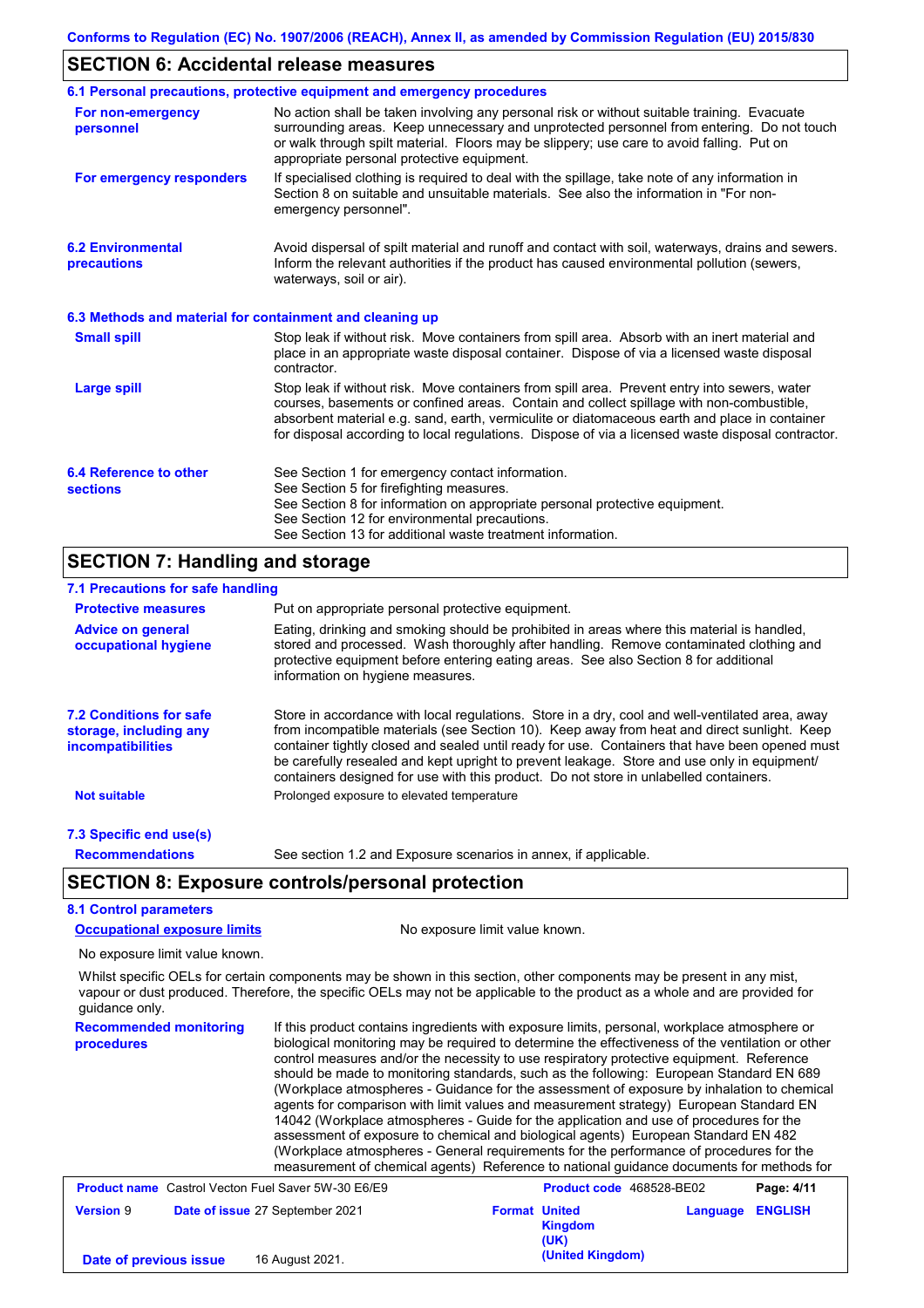## **SECTION 8: Exposure controls/personal protection**

the determination of hazardous substances will also be required.

## **Derived No Effect Level**

No DNELs/DMELs available.

### **Predicted No Effect Concentration**

No PNECs available

| <b>8.2 Exposure controls</b><br><b>Appropriate engineering</b> | Provide exhaust ventilation or other engineering controls to keep the relevant airborne                                                                                                                                                                                                                                                                                                                                                                                                                                                                                                                                                                                                                                                                                                                                                                                                                      |                          |                         |  |  |  |
|----------------------------------------------------------------|--------------------------------------------------------------------------------------------------------------------------------------------------------------------------------------------------------------------------------------------------------------------------------------------------------------------------------------------------------------------------------------------------------------------------------------------------------------------------------------------------------------------------------------------------------------------------------------------------------------------------------------------------------------------------------------------------------------------------------------------------------------------------------------------------------------------------------------------------------------------------------------------------------------|--------------------------|-------------------------|--|--|--|
| controls                                                       | concentrations below their respective occupational exposure limits.<br>All activities involving chemicals should be assessed for their risks to health, to ensure<br>exposures are adequately controlled. Personal protective equipment should only be considered<br>after other forms of control measures (e.g. engineering controls) have been suitably evaluated.<br>Personal protective equipment should conform to appropriate standards, be suitable for use, be<br>kept in good condition and properly maintained.<br>Your supplier of personal protective equipment should be consulted for advice on selection and<br>appropriate standards. For further information contact your national organisation for standards.<br>The final choice of protective equipment will depend upon a risk assessment. It is important to<br>ensure that all items of personal protective equipment are compatible. |                          |                         |  |  |  |
| <b>Individual protection measures</b>                          |                                                                                                                                                                                                                                                                                                                                                                                                                                                                                                                                                                                                                                                                                                                                                                                                                                                                                                              |                          |                         |  |  |  |
| <b>Hygiene measures</b>                                        | Wash hands, forearms and face thoroughly after handling chemical products, before eating,<br>smoking and using the lavatory and at the end of the working period. Ensure that eyewash<br>stations and safety showers are close to the workstation location.                                                                                                                                                                                                                                                                                                                                                                                                                                                                                                                                                                                                                                                  |                          |                         |  |  |  |
| <b>Respiratory protection</b>                                  | In case of insufficient ventilation, wear suitable respiratory equipment.<br>The correct choice of respiratory protection depends upon the chemicals being handled, the<br>conditions of work and use, and the condition of the respiratory equipment. Safety procedures<br>should be developed for each intended application. Respiratory protection equipment should<br>therefore be chosen in consultation with the supplier/manufacturer and with a full assessment<br>of the working conditions.                                                                                                                                                                                                                                                                                                                                                                                                        |                          |                         |  |  |  |
| <b>Eye/face protection</b>                                     | Safety glasses with side shields.                                                                                                                                                                                                                                                                                                                                                                                                                                                                                                                                                                                                                                                                                                                                                                                                                                                                            |                          |                         |  |  |  |
| <b>Skin protection</b>                                         |                                                                                                                                                                                                                                                                                                                                                                                                                                                                                                                                                                                                                                                                                                                                                                                                                                                                                                              |                          |                         |  |  |  |
| <b>Hand protection</b>                                         | <b>General Information:</b>                                                                                                                                                                                                                                                                                                                                                                                                                                                                                                                                                                                                                                                                                                                                                                                                                                                                                  |                          |                         |  |  |  |
|                                                                | Because specific work environments and material handling practices vary, safety procedures<br>should be developed for each intended application. The correct choice of protective gloves<br>depends upon the chemicals being handled, and the conditions of work and use. Most gloves<br>provide protection for only a limited time before they must be discarded and replaced (even the<br>best chemically resistant gloves will break down after repeated chemical exposures).                                                                                                                                                                                                                                                                                                                                                                                                                             |                          |                         |  |  |  |
|                                                                | Gloves should be chosen in consultation with the supplier / manufacturer and taking account of<br>a full assessment of the working conditions.                                                                                                                                                                                                                                                                                                                                                                                                                                                                                                                                                                                                                                                                                                                                                               |                          |                         |  |  |  |
|                                                                | Recommended: Nitrile gloves.<br><b>Breakthrough time:</b>                                                                                                                                                                                                                                                                                                                                                                                                                                                                                                                                                                                                                                                                                                                                                                                                                                                    |                          |                         |  |  |  |
|                                                                | Breakthrough time data are generated by glove manufacturers under laboratory test conditions<br>and represent how long a glove can be expected to provide effective permeation resistance. It<br>is important when following breakthrough time recommendations that actual workplace<br>conditions are taken into account. Always consult with your glove supplier for up-to-date<br>technical information on breakthrough times for the recommended glove type.<br>Our recommendations on the selection of gloves are as follows:                                                                                                                                                                                                                                                                                                                                                                           |                          |                         |  |  |  |
|                                                                | Continuous contact:                                                                                                                                                                                                                                                                                                                                                                                                                                                                                                                                                                                                                                                                                                                                                                                                                                                                                          |                          |                         |  |  |  |
|                                                                | Gloves with a minimum breakthrough time of 240 minutes, or >480 minutes if suitable gloves<br>can be obtained.<br>If suitable gloves are not available to offer that level of protection, gloves with shorter<br>breakthrough times may be acceptable as long as appropriate glove maintenance and<br>replacement regimes are determined and adhered to.                                                                                                                                                                                                                                                                                                                                                                                                                                                                                                                                                     |                          |                         |  |  |  |
|                                                                | Short-term / splash protection:                                                                                                                                                                                                                                                                                                                                                                                                                                                                                                                                                                                                                                                                                                                                                                                                                                                                              |                          |                         |  |  |  |
|                                                                | Recommended breakthrough times as above.<br>It is recognised that for short-term, transient exposures, gloves with shorter breakthrough times<br>may commonly be used. Therefore, appropriate maintenance and replacement regimes must<br>be determined and rigorously followed.                                                                                                                                                                                                                                                                                                                                                                                                                                                                                                                                                                                                                             |                          |                         |  |  |  |
| <b>Product name</b> Castrol Vecton Fuel Saver 5W-30 E6/E9      |                                                                                                                                                                                                                                                                                                                                                                                                                                                                                                                                                                                                                                                                                                                                                                                                                                                                                                              | Product code 468528-BE02 | Page: 5/11              |  |  |  |
| <b>Version 9</b><br>Date of issue 27 September 2021            |                                                                                                                                                                                                                                                                                                                                                                                                                                                                                                                                                                                                                                                                                                                                                                                                                                                                                                              | <b>Format United</b>     | <b>Language ENGLISH</b> |  |  |  |

**Kingdom (UK) Date of previous issue** 16 August 2021.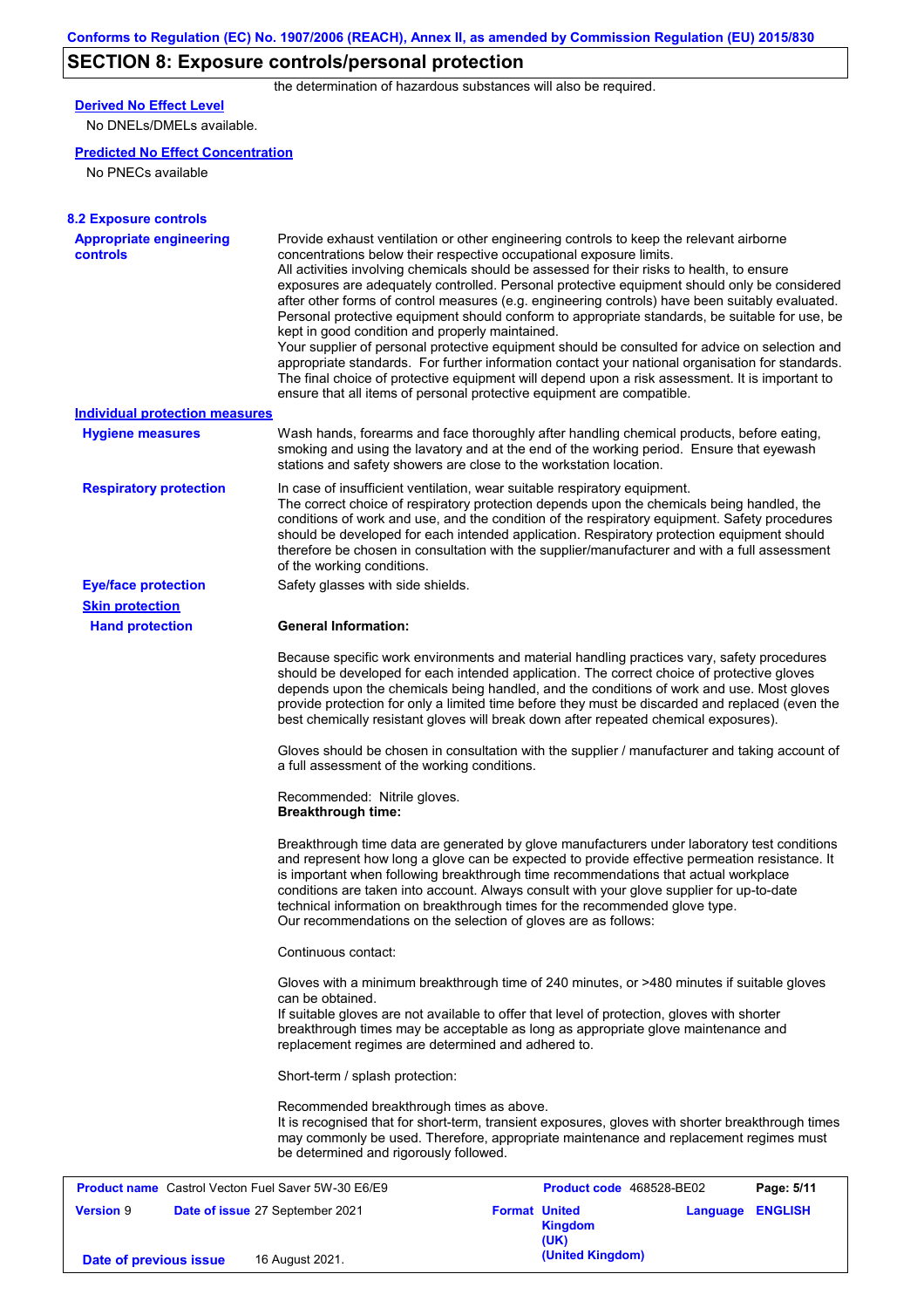## **SECTION 8: Exposure controls/personal protection**

### **Glove Thickness:**

For general applications, we recommend gloves with a thickness typically greater than 0.35 mm.

|                                           | It should be emphasised that glove thickness is not necessarily a good predictor of glove<br>resistance to a specific chemical, as the permeation efficiency of the glove will be dependent<br>on the exact composition of the glove material. Therefore, glove selection should also be based<br>on consideration of the task requirements and knowledge of breakthrough times.<br>Glove thickness may also vary depending on the glove manufacturer, the glove type and the<br>glove model. Therefore, the manufacturers' technical data should always be taken into account<br>to ensure selection of the most appropriate glove for the task.                                     |
|-------------------------------------------|---------------------------------------------------------------------------------------------------------------------------------------------------------------------------------------------------------------------------------------------------------------------------------------------------------------------------------------------------------------------------------------------------------------------------------------------------------------------------------------------------------------------------------------------------------------------------------------------------------------------------------------------------------------------------------------|
|                                           | Note: Depending on the activity being conducted, gloves of varying thickness may be required<br>for specific tasks. For example:                                                                                                                                                                                                                                                                                                                                                                                                                                                                                                                                                      |
|                                           | • Thinner gloves (down to 0.1 mm or less) may be required where a high degree of manual<br>dexterity is needed. However, these gloves are only likely to give short duration protection and<br>would normally be just for single use applications, then disposed of.                                                                                                                                                                                                                                                                                                                                                                                                                  |
|                                           | • Thicker gloves (up to 3 mm or more) may be required where there is a mechanical (as well<br>as a chemical) risk i.e. where there is abrasion or puncture potential.                                                                                                                                                                                                                                                                                                                                                                                                                                                                                                                 |
| <b>Skin and body</b>                      | Use of protective clothing is good industrial practice.<br>Personal protective equipment for the body should be selected based on the task being<br>performed and the risks involved and should be approved by a specialist before handling this<br>product.<br>Cotton or polyester/cotton overalls will only provide protection against light superficial<br>contamination that will not soak through to the skin. Overalls should be laundered on a regular<br>basis. When the risk of skin exposure is high (e.g. when cleaning up spillages or if there is a<br>risk of splashing) then chemical resistant aprons and/or impervious chemical suits and boots<br>will be required. |
| <b>Refer to standards:</b>                | Respiratory protection: EN 529<br>Gloves: EN 420, EN 374<br>Eye protection: EN 166<br>Filtering half-mask: EN 149<br>Filtering half-mask with valve: EN 405<br>Half-mask: EN 140 plus filter<br>Full-face mask: EN 136 plus filter<br>Particulate filters: EN 143<br>Gas/combined filters: EN 14387                                                                                                                                                                                                                                                                                                                                                                                   |
| <b>Environmental exposure</b><br>controls | Emissions from ventilation or work process equipment should be checked to ensure they<br>comply with the requirements of environmental protection legislation. In some cases, fume<br>scrubbers, filters or engineering modifications to the process equipment will be necessary to<br>reduce emissions to acceptable levels.                                                                                                                                                                                                                                                                                                                                                         |

### **SECTION 9: Physical and chemical properties**

### **9.1 Information on basic physical and chemical properties**

| <b>Appearance</b>                                         |                                                                                         |                                                |          |                |
|-----------------------------------------------------------|-----------------------------------------------------------------------------------------|------------------------------------------------|----------|----------------|
| <b>Physical state</b>                                     | Liquid.                                                                                 |                                                |          |                |
| <b>Colour</b>                                             | Amber. [Light]                                                                          |                                                |          |                |
| <b>Odour</b>                                              | Not available.                                                                          |                                                |          |                |
| <b>Odour threshold</b>                                    | Not available.                                                                          |                                                |          |                |
| pH                                                        | Not applicable.                                                                         |                                                |          |                |
| <b>Melting point/freezing point</b>                       | Not available.                                                                          |                                                |          |                |
| Initial boiling point and boiling<br>range                | Not available.                                                                          |                                                |          |                |
| <b>Pour point</b>                                         | -48 $^{\circ}$ C                                                                        |                                                |          |                |
| <b>Flash point</b>                                        | Closed cup: 199°C (390.2°F) [Pensky-Martens.]<br>Open cup: 228°C (442.4°F) [Cleveland.] |                                                |          |                |
| <b>Evaporation rate</b>                                   | Not available.                                                                          |                                                |          |                |
| <b>Flammability (solid, gas)</b>                          | Not available.                                                                          |                                                |          |                |
| <b>Upper/lower flammability or</b><br>explosive limits    | Not available.                                                                          |                                                |          |                |
| <b>Product name</b> Castrol Vecton Fuel Saver 5W-30 E6/E9 |                                                                                         | Product code 468528-BE02                       |          | Page: 6/11     |
| <b>Version 9</b><br>Date of issue 27 September 2021       |                                                                                         | <b>Format United</b><br><b>Kingdom</b><br>(UK) | Language | <b>ENGLISH</b> |
| Date of previous issue                                    | 16 August 2021.                                                                         | (United Kingdom)                               |          |                |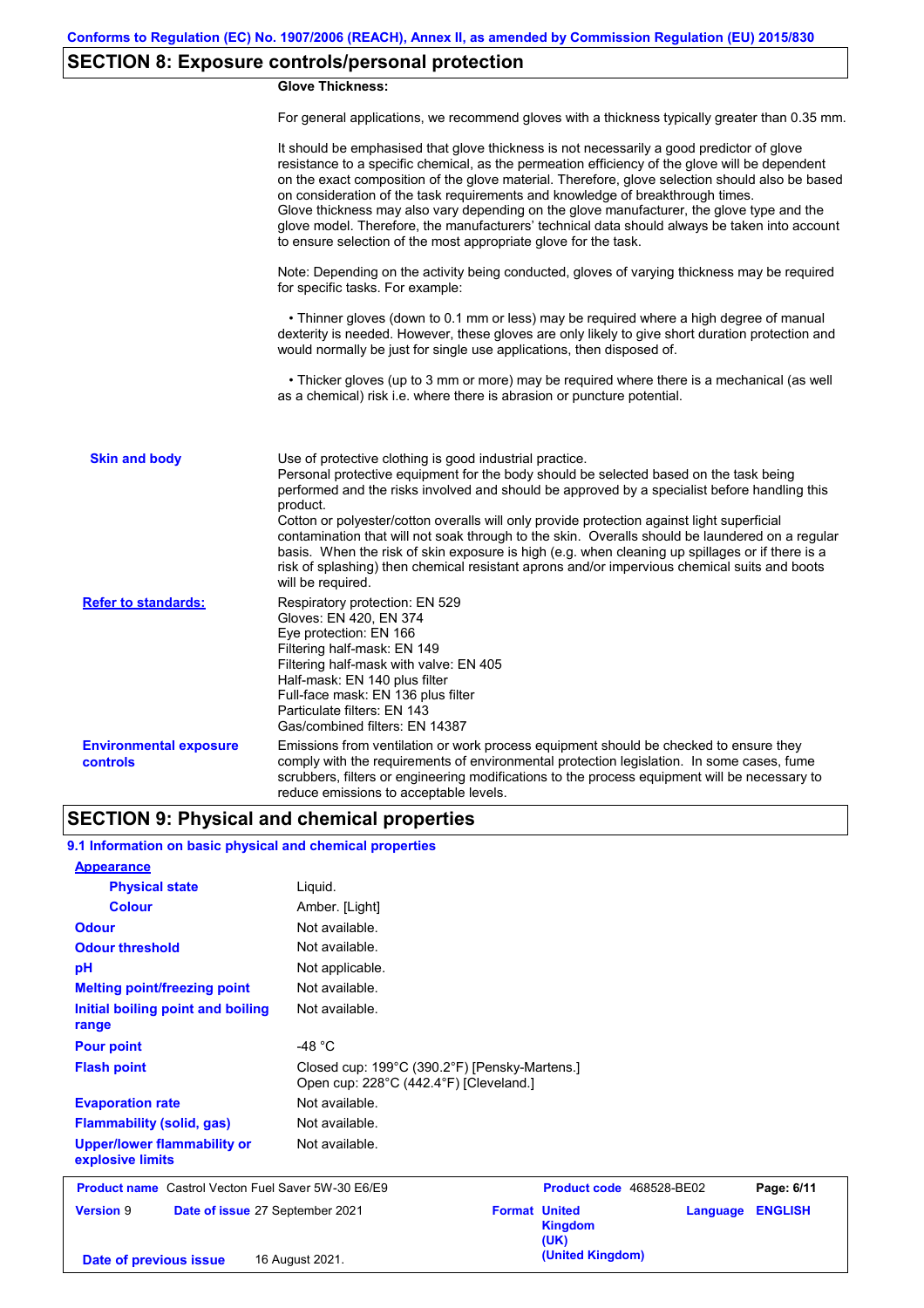## **SECTION 9: Physical and chemical properties**

| <b>Vapour pressure</b>                     | Not available.                                                                                                                                  |
|--------------------------------------------|-------------------------------------------------------------------------------------------------------------------------------------------------|
| <b>Vapour density</b>                      | Not available.                                                                                                                                  |
| <b>Relative density</b>                    | Not available.                                                                                                                                  |
| <b>Density</b>                             | $<$ 1000 kg/m <sup>3</sup> (<1 g/cm <sup>3</sup> ) at 15 <sup>°</sup> C                                                                         |
| <b>Solubility(ies)</b>                     | insoluble in water.                                                                                                                             |
| Partition coefficient: n-octanol/<br>water | Not available.                                                                                                                                  |
| <b>Auto-ignition temperature</b>           | Not available.                                                                                                                                  |
| <b>Decomposition temperature</b>           | Not available.                                                                                                                                  |
| <b>Viscosity</b>                           | Kinematic: 69.47 mm <sup>2</sup> /s (69.47 cSt) at 40 $^{\circ}$ C<br>Kinematic: 11.5 to 12.29 mm <sup>2</sup> /s (11.5 to 12.29 cSt) at 100 °C |
| <b>Explosive properties</b>                | Not available.                                                                                                                                  |
| <b>Oxidising properties</b>                | Not available.                                                                                                                                  |
|                                            |                                                                                                                                                 |

```
9.2 Other information
```
No additional information.

## **SECTION 10: Stability and reactivity**

| <b>10.1 Reactivity</b>                            | No specific test data available for this product. Refer to Conditions to avoid and Incompatible<br>materials for additional information.                                |  |
|---------------------------------------------------|-------------------------------------------------------------------------------------------------------------------------------------------------------------------------|--|
| <b>10.2 Chemical stability</b>                    | The product is stable.                                                                                                                                                  |  |
| <b>10.3 Possibility of</b><br>hazardous reactions | Under normal conditions of storage and use, hazardous reactions will not occur.<br>Under normal conditions of storage and use, hazardous polymerisation will not occur. |  |
| <b>10.4 Conditions to avoid</b>                   | Avoid all possible sources of ignition (spark or flame).                                                                                                                |  |
| <b>10.5 Incompatible materials</b>                | Reactive or incompatible with the following materials: oxidising materials.                                                                                             |  |
| <b>10.6 Hazardous</b><br>decomposition products   | Under normal conditions of storage and use, hazardous decomposition products should not be<br>produced.                                                                 |  |

# **SECTION 11: Toxicological information**

| 11.1 Information on toxicological effects                 |                                                                                                                   |  |                                                |          |                |
|-----------------------------------------------------------|-------------------------------------------------------------------------------------------------------------------|--|------------------------------------------------|----------|----------------|
| <b>Acute toxicity estimates</b>                           |                                                                                                                   |  |                                                |          |                |
| Not available.                                            |                                                                                                                   |  |                                                |          |                |
| <b>Information on likely</b><br>routes of exposure        | Routes of entry anticipated: Dermal, Inhalation.                                                                  |  |                                                |          |                |
| <b>Potential acute health effects</b>                     |                                                                                                                   |  |                                                |          |                |
| <b>Inhalation</b>                                         | Vapour inhalation under ambient conditions is not normally a problem due to low vapour<br>pressure.               |  |                                                |          |                |
| <b>Ingestion</b>                                          | No known significant effects or critical hazards.                                                                 |  |                                                |          |                |
| <b>Skin contact</b>                                       | Defatting to the skin. May cause skin dryness and irritation.                                                     |  |                                                |          |                |
| <b>Eye contact</b>                                        | No known significant effects or critical hazards.                                                                 |  |                                                |          |                |
|                                                           | Symptoms related to the physical, chemical and toxicological characteristics                                      |  |                                                |          |                |
| <b>Inhalation</b>                                         | No specific data.                                                                                                 |  |                                                |          |                |
| <b>Ingestion</b>                                          | No specific data.                                                                                                 |  |                                                |          |                |
| <b>Skin contact</b>                                       | Adverse symptoms may include the following:<br><i>irritation</i><br>dryness<br>cracking                           |  |                                                |          |                |
| <b>Eye contact</b>                                        | No specific data.                                                                                                 |  |                                                |          |                |
|                                                           | Delayed and immediate effects as well as chronic effects from short and long-term exposure                        |  |                                                |          |                |
| <b>Inhalation</b>                                         | Overexposure to the inhalation of airborne droplets or aerosols may cause irritation of the<br>respiratory tract. |  |                                                |          |                |
| <b>Ingestion</b>                                          | Ingestion of large quantities may cause nausea and diarrhoea.                                                     |  |                                                |          |                |
| <b>Product name</b> Castrol Vecton Fuel Saver 5W-30 E6/E9 |                                                                                                                   |  | Product code 468528-BE02                       |          | Page: 7/11     |
| <b>Version 9</b>                                          | Date of issue 27 September 2021                                                                                   |  | <b>Format United</b><br><b>Kingdom</b><br>(UK) | Language | <b>ENGLISH</b> |
| Date of previous issue                                    | 16 August 2021.                                                                                                   |  | (United Kingdom)                               |          |                |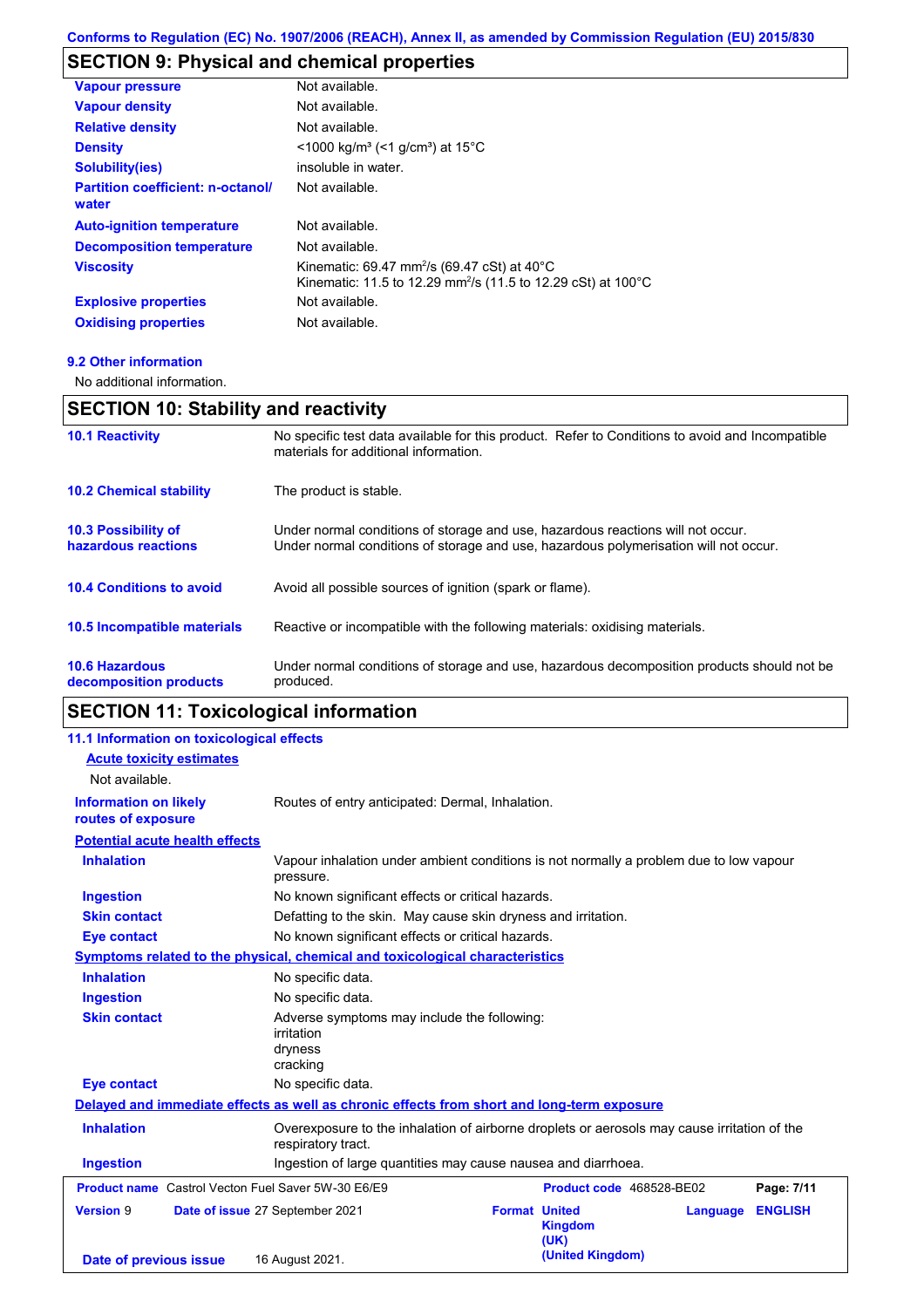### **SECTION 11: Toxicological information**

| <b>Skin contact</b>                     | Prolonged or repeated contact can defat the skin and lead to irritation and/or dermatitis.                                                                                                                                                                                                                                                                                                               |
|-----------------------------------------|----------------------------------------------------------------------------------------------------------------------------------------------------------------------------------------------------------------------------------------------------------------------------------------------------------------------------------------------------------------------------------------------------------|
| Eye contact                             | Potential risk of transient stinging or redness if accidental eye contact occurs.                                                                                                                                                                                                                                                                                                                        |
| <b>Potential chronic health effects</b> |                                                                                                                                                                                                                                                                                                                                                                                                          |
| General                                 | USED ENGINE OILS<br>Combustion products resulting from the operation of internal combustion engines contaminate<br>engine oils during use. Used engine oil may contain hazardous components which have the<br>potential to cause skin cancer. Frequent or prolonged contact with all types and makes of used<br>engine oil must therefore be avoided and a high standard of personal hygiene maintained. |
| <b>Carcinogenicity</b>                  | No known significant effects or critical hazards.                                                                                                                                                                                                                                                                                                                                                        |
| <b>Mutagenicity</b>                     | No known significant effects or critical hazards.                                                                                                                                                                                                                                                                                                                                                        |
| <b>Developmental effects</b>            | No known significant effects or critical hazards.                                                                                                                                                                                                                                                                                                                                                        |
| <b>Fertility effects</b>                | No known significant effects or critical hazards.                                                                                                                                                                                                                                                                                                                                                        |

### **SECTION 12: Ecological information**

|  | <b>12.1 Toxicity</b> |  |  |
|--|----------------------|--|--|
|--|----------------------|--|--|

#### **12.2 Persistence and degradability**

Partially biodegradable.

### **12.3 Bioaccumulative potential**

This product is not expected to bioaccumulate through food chains in the environment.

| <b>12.4 Mobility in soil</b>                                         |                                                                      |
|----------------------------------------------------------------------|----------------------------------------------------------------------|
| <b>Soil/water partition</b><br><b>coefficient</b> (K <sub>oc</sub> ) | Not available.                                                       |
| <b>Mobility</b>                                                      | Spillages may penetrate the soil causing ground water contamination. |

#### **12.5 Results of PBT and vPvB assessment**

Product does not meet the criteria for PBT or vPvB according to Regulation (EC) No. 1907/2006, Annex XIII.

#### **12.6 Other adverse effects**

Spills may form a film on water surfaces causing physical damage to organisms. Oxygen transfer could also be impaired. **Other ecological information**

### **SECTION 13: Disposal considerations**

#### **13.1 Waste treatment methods**

#### **Product**

**Methods of disposal**

Where possible, arrange for product to be recycled. Dispose of via an authorised person/ licensed waste disposal contractor in accordance with local regulations.

### **Hazardous waste** Yes.

#### **European waste catalogue (EWC)**

| Waste code | <b>Waste designation</b>                |
|------------|-----------------------------------------|
| 13 02 08*  | other engine, gear and lubricating oils |

However, deviation from the intended use and/or the presence of any potential contaminants may require an alternative waste disposal code to be assigned by the end user.

| <b>Packaging</b>           |                                                                                                                                                                                                                                         |
|----------------------------|-----------------------------------------------------------------------------------------------------------------------------------------------------------------------------------------------------------------------------------------|
| <b>Methods of disposal</b> | Where possible, arrange for product to be recycled. Dispose of via an authorised person/<br>licensed waste disposal contractor in accordance with local regulations.                                                                    |
| <b>Special precautions</b> | This material and its container must be disposed of in a safe way. Empty containers or liners<br>may retain some product residues. Avoid dispersal of spilt material and runoff and contact with<br>soil, waterways, drains and sewers. |
| <b>References</b>          | Commission 2014/955/EU<br>Directive 2008/98/EC                                                                                                                                                                                          |

| <b>Product name</b> Castrol Vecton Fuel Saver 5W-30 E6/E9 |                                 | Product code 468528-BE02 |                        | Page: 8/11 |                |
|-----------------------------------------------------------|---------------------------------|--------------------------|------------------------|------------|----------------|
| <b>Version 9</b>                                          | Date of issue 27 September 2021 | <b>Format United</b>     | <b>Kingdom</b><br>(UK) | Language   | <b>ENGLISH</b> |
| Date of previous issue                                    | 16 August 2021.                 |                          | (United Kingdom)       |            |                |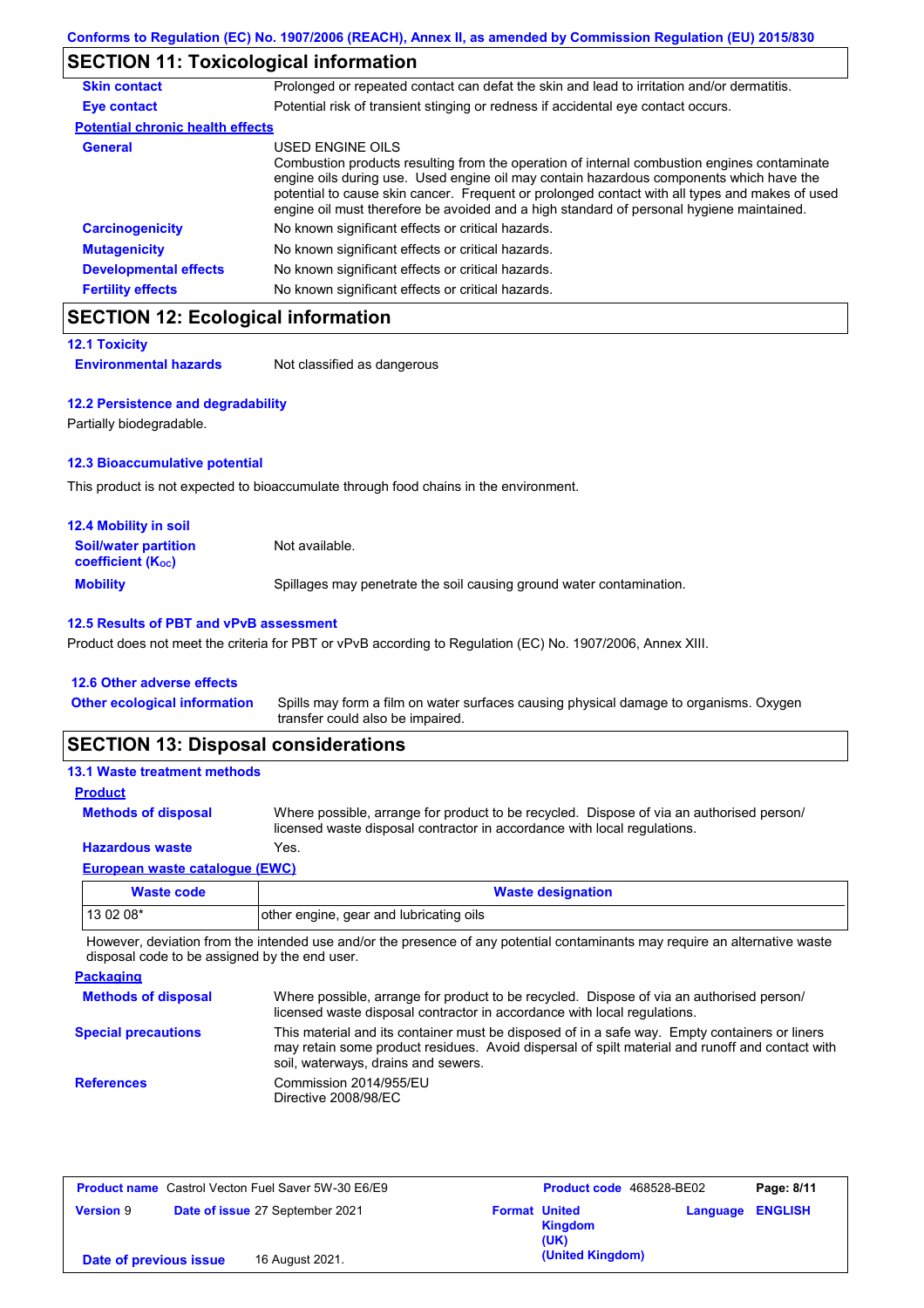#### - - - - - - - - - Not regulated. Not regulated. Not regulated. - - - **SECTION 14: Transport information ADR/RID IMDG IATA 14.1 UN number 14.2 UN proper shipping name 14.3 Transport hazard class(es) 14.4 Packing group ADN Additional information 14.5 Environmental hazards** No. 1988 | No. 1989 | No. 1989 | No. 1989 | No. 1989 | No. 1989 | No. 1989 | No. 1989 | No. 1989 | No. 1989 | Not regulated. - -<br>No. - -

**14.6 Special precautions for user** Not available.

**14.7 Transport in bulk according to IMO instruments**

Not available.

### **SECTION 15: Regulatory information**

**Other regulations REACH Status** The company, as identified in Section 1, sells this product in the EU in compliance with the current requirements of REACH. **15.1 Safety, health and environmental regulations/legislation specific for the substance or mixture EU Regulation (EC) No. 1907/2006 (REACH) Annex XIV - List of substances subject to authorisation Substances of very high concern** None of the components are listed. All components are listed or exempted. All components are listed or exempted. At least one component is not listed. All components are listed or exempted. All components are active or exempted. All components are listed or exempted. All components are listed or exempted. **United States inventory (TSCA 8b) Australia inventory (AICS) Canada inventory China inventory (IECSC) Japan inventory (ENCS) Korea inventory (KECI) Philippines inventory (PICCS) Taiwan Chemical Substances Inventory (TCSI)** All components are listed or exempted. **Ozone depleting substances (1005/2009/EU)** Not listed. None of the components are listed. **Annex XIV EU Regulation (EC) No. 1907/2006 (REACH) Annex XVII - Restrictions on the manufacture, placing on the market and use of certain dangerous substances, mixtures and articles** Not applicable. **Product name**

|                        | <b>Product name</b> Castrol Vecton Fuel Saver 5W-30 E6/E9 |                      | Product code 468528-BE02 |                         | Page: 9/11 |
|------------------------|-----------------------------------------------------------|----------------------|--------------------------|-------------------------|------------|
| <b>Version 9</b>       | Date of issue 27 September 2021                           | <b>Format United</b> | <b>Kingdom</b><br>(UK)   | <b>Language ENGLISH</b> |            |
| Date of previous issue | 16 August 2021.                                           |                      | (United Kingdom)         |                         |            |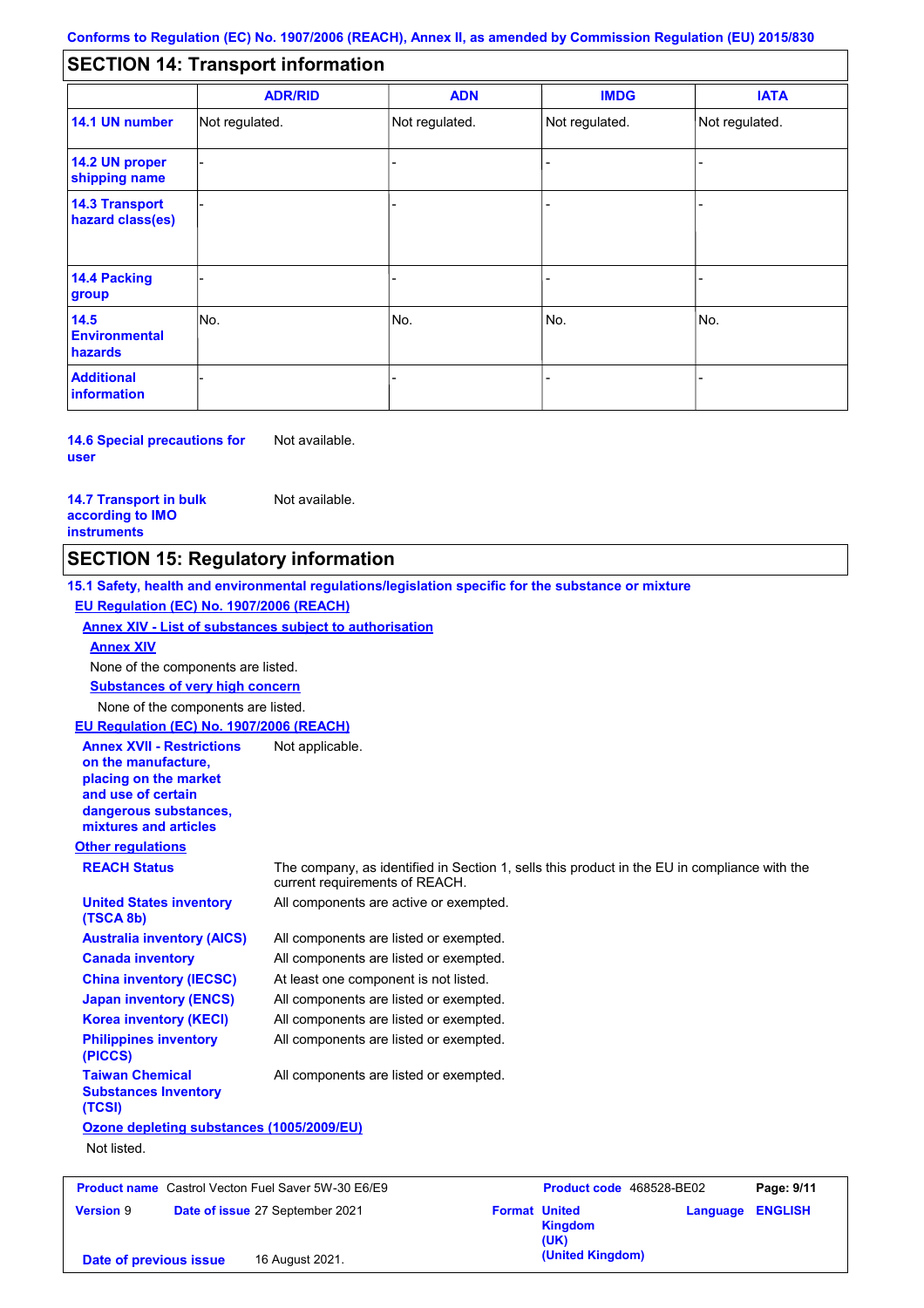### **SECTION 15: Regulatory information**

**Prior Informed Consent (PIC) (649/2012/EU)** Not listed.

**EU - Water framework directive - Priority substances**

None of the components are listed.

#### **Seveso Directive**

This product is not controlled under the Seveso Directive.

| <b>15.2 Chemical safety</b> | A Chemical Safety Assessment has been carried out for one or more of the substances within  |
|-----------------------------|---------------------------------------------------------------------------------------------|
| assessment                  | this mixture. A Chemical Safety Assessment has not been carried out for the mixture itself. |

### **SECTION 16: Other information**

| <b>Abbreviations and acronyms</b> | ADN = European Provisions concerning the International Carriage of Dangerous Goods by                                                                                         |
|-----------------------------------|-------------------------------------------------------------------------------------------------------------------------------------------------------------------------------|
|                                   | Inland Waterway                                                                                                                                                               |
|                                   | ADR = The European Agreement concerning the International Carriage of Dangerous Goods by<br>Road                                                                              |
|                                   | ATE = Acute Toxicity Estimate                                                                                                                                                 |
|                                   | <b>BCF</b> = Bioconcentration Factor                                                                                                                                          |
|                                   | CAS = Chemical Abstracts Service                                                                                                                                              |
|                                   | CLP = Classification, Labelling and Packaging Regulation [Regulation (EC) No. 1272/2008]                                                                                      |
|                                   | CSA = Chemical Safety Assessment                                                                                                                                              |
|                                   | CSR = Chemical Safety Report                                                                                                                                                  |
|                                   | DMEL = Derived Minimal Effect Level                                                                                                                                           |
|                                   | DNEL = Derived No Effect Level                                                                                                                                                |
|                                   | EINECS = European Inventory of Existing Commercial chemical Substances                                                                                                        |
|                                   | ES = Exposure Scenario                                                                                                                                                        |
|                                   | EUH statement = CLP-specific Hazard statement                                                                                                                                 |
|                                   | EWC = European Waste Catalogue                                                                                                                                                |
|                                   | GHS = Globally Harmonized System of Classification and Labelling of Chemicals                                                                                                 |
|                                   | IATA = International Air Transport Association                                                                                                                                |
|                                   | IBC = Intermediate Bulk Container                                                                                                                                             |
|                                   | <b>IMDG = International Maritime Dangerous Goods</b>                                                                                                                          |
|                                   | LogPow = logarithm of the octanol/water partition coefficient                                                                                                                 |
|                                   | MARPOL = International Convention for the Prevention of Pollution From Ships, 1973 as                                                                                         |
|                                   | modified by the Protocol of 1978. ("Marpol" = marine pollution)                                                                                                               |
|                                   | OECD = Organisation for Economic Co-operation and Development                                                                                                                 |
|                                   | PBT = Persistent, Bioaccumulative and Toxic                                                                                                                                   |
|                                   | <b>PNEC = Predicted No Effect Concentration</b>                                                                                                                               |
|                                   | REACH = Registration, Evaluation, Authorisation and Restriction of Chemicals Regulation                                                                                       |
|                                   | [Regulation (EC) No. 1907/2006]                                                                                                                                               |
|                                   | RID = The Regulations concerning the International Carriage of Dangerous Goods by Rail                                                                                        |
|                                   | RRN = REACH Registration Number                                                                                                                                               |
|                                   | SADT = Self-Accelerating Decomposition Temperature                                                                                                                            |
|                                   | SVHC = Substances of Very High Concern                                                                                                                                        |
|                                   | STOT-RE = Specific Target Organ Toxicity - Repeated Exposure                                                                                                                  |
|                                   | STOT-SE = Specific Target Organ Toxicity - Single Exposure                                                                                                                    |
|                                   | TWA = Time weighted average                                                                                                                                                   |
|                                   | $UN = United Nations$                                                                                                                                                         |
|                                   | UVCB = Complex hydrocarbon substance                                                                                                                                          |
|                                   | VOC = Volatile Organic Compound                                                                                                                                               |
|                                   | vPvB = Very Persistent and Very Bioaccumulative                                                                                                                               |
|                                   | Varies = may contain one or more of the following 64741-88-4 / RRN 01-2119488706-23,<br>64741-89-5 / RRN 01-2119487067-30, 64741-95-3 / RRN 01-2119487081-40, 64741-96-4/ RRN |
|                                   | 01-2119483621-38, 64742-01-4 / RRN 01-2119488707-21, 64742-44-5 / RRN                                                                                                         |
|                                   | 01-2119985177-24, 64742-45-6, 64742-52-5 / RRN 01-2119467170-45, 64742-53-6 / RRN                                                                                             |
|                                   | 01-2119480375-34, 64742-54-7 / RRN 01-2119484627-25, 64742-55-8 / RRN                                                                                                         |
|                                   | 01-2119487077-29, 64742-56-9 / RRN 01-2119480132-48, 64742-57-0 / RRN                                                                                                         |
|                                   | 01-2119489287-22, 64742-58-1, 64742-62-7 / RRN 01-2119480472-38, 64742-63-8,                                                                                                  |
|                                   | 64742-65-0 / RRN 01-2119471299-27, 64742-70-7 / RRN 01-2119487080-42, 72623-85-9 /                                                                                            |
|                                   | RRN 01-2119555262-43, 72623-86-0 / RRN 01-2119474878-16, 72623-87-1 / RRN                                                                                                     |
|                                   | 01-2119474889-13                                                                                                                                                              |

### **Procedure used to derive the classification according to Regulation (EC) No. 1272/2008 [CLP/GHS]**

| <b>Classification</b>                                     | <b>Justification</b>                                                         |  |  |  |
|-----------------------------------------------------------|------------------------------------------------------------------------------|--|--|--|
| Not classified.                                           |                                                                              |  |  |  |
| <b>Product name</b> Castrol Vecton Fuel Saver 5W-30 E6/E9 | Product code 468528-BE02<br>Page: 10/11                                      |  |  |  |
| <b>Version 9</b><br>Date of issue 27 September 2021       | <b>ENGLISH</b><br><b>Format United</b><br>Language<br><b>Kingdom</b><br>(UK) |  |  |  |
| 16 August 2021.<br>Date of previous issue                 | (United Kingdom)                                                             |  |  |  |